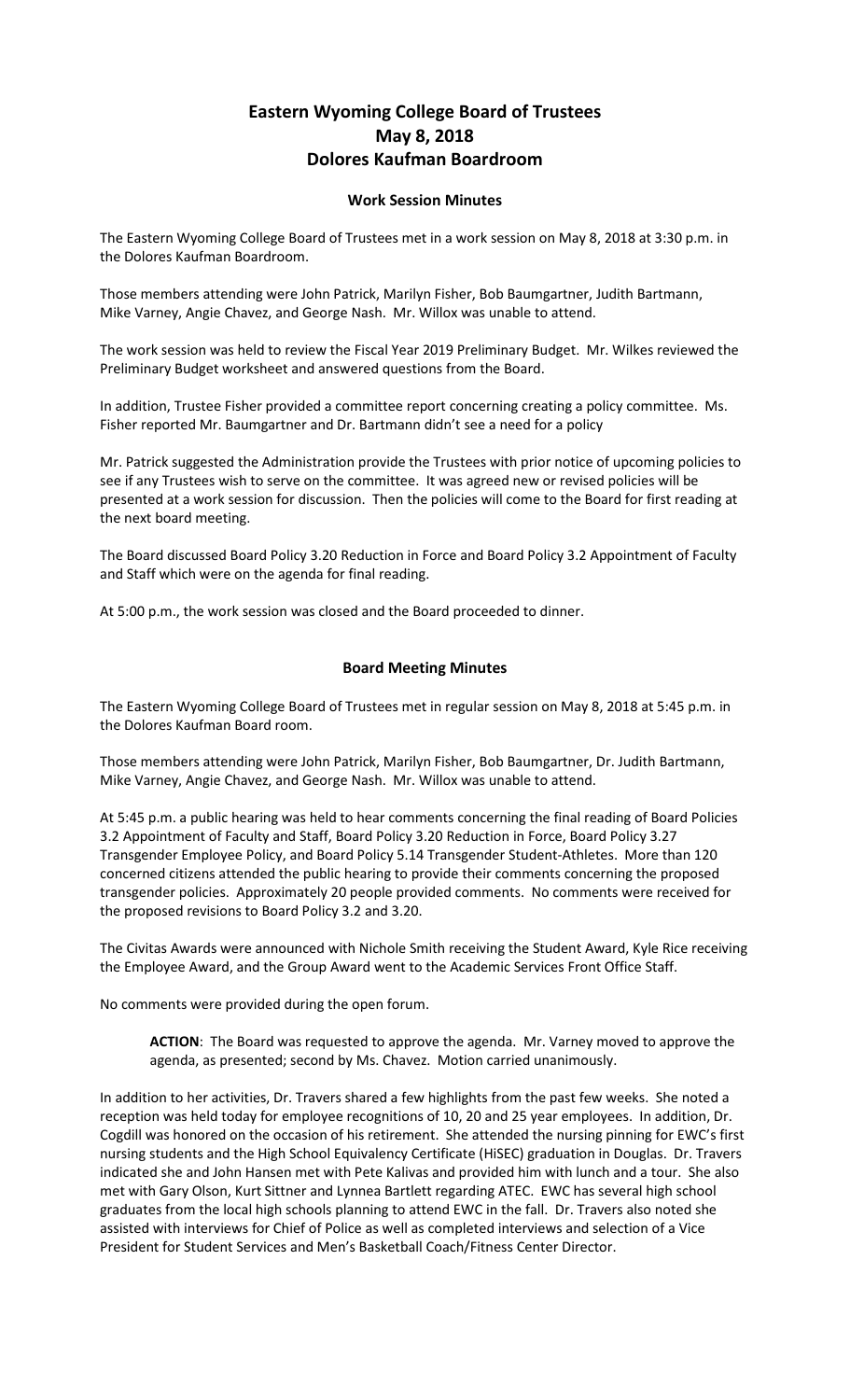**ACTION**: The consent agenda was considered by the Board. Ms. Fisher moved and Dr. Bartmann seconded to approve the consent agenda, which included the minutes from the April 10, 2018 meeting and executive session; the resignation of Brandy Horejs, GEAR UP coordinator; the certification of uncollectible debts; the request for a June public hearing on the Final Budget for FY 2018; the request for a public hearing for renewal of the One-Half Mill Levy for FY 2019- 2020; the amendment of the calendar for Academic year 2018-2019; the calendars for Academic Year 2020-2021; the Snell Services bid of \$84,037 for the Vet Tech HVAC upgrade; and ratified the appointment of Tim Moser to the position of Men's Basketball Coach/Fitness Center Director. Motion carried unanimously.

**ACTION**: Mr. Wilkes provided the financial report. Mr. Varney moved to approve the financial report, as presented. Mr. Baumgartner seconded and the motion was passed unanimously.

**ACTION**: The final reading for Board Policy 3.2 Appointment of Faculty and Staff was held. Dr. Bartmann moved to approve Board Policy 3.2 Appointment of Faculty and Staff on final reading; seconded by Mr. Baumgartner. Discussion ensued. Following the discussion, the motion failed 3-4 with Fisher, Varney, Chavez and Nash opposing.

**ACTION**: The Reduction in Force Policy was brought before the Board for approval on final reading. Dr. Bartmann moved to approve on final reading the revisions to Board Policy 3.20 Reduction in Force, as presented. Mr. Baumgartner seconded the motion. The motion failed 3- 4 with Fisher, Varney, Chavez and Nash opposing. Trustee Fisher offered to work with Mr. Evans on the policy and asked Trustees to email Mr. Evans their suggestions.

**ACTION**: The final reading of Board Policy 3.27 Transgender Employee Policy was held. Dr. Travers requested the Board withdraw Board Policy 3.27 from consideration on final reading. Ms. Chavez moved and Mr. Varney seconded the motion to withdraw this policy. Motion carried unanimously.

**ACTION**: In addition, Dr. Travers requested the Board of Trustees withdraw Board Policy 5.14 Transgender Student-Athlete Participation from consideration on final reading. Mr. Varney moved to withdraw this policy. Mr. Nash seconded and the motion carried unanimously.

**ACTION**: The Board was requested to approve the reappointment of Kwin Wilkes. Mr. Wilkes completed his six-month probationary period and received a favorable performance evaluation. Dr. Travers recommended his reappointment. Ms. Fisher moved to approve the reappointment of Vice President Kwin Wilkes for fiscal year 2019, as presented. Mr. Baumgartner seconded. Motion carried unanimously.

**ACTION**: Mr. Meyer requested the Board approve the appointment of Dr. Donald Appiarius based on the recommendation of the vice president of Student Services Selection Committee and Dr. Travers. Dr. Appiarius will begin his tenure at EWC on July 1, 2018. Ms. Chavez moved to approve the appointment of Dr. Donald Appiarius to serve as the Vice President for Student Services for fiscal year 2018-2019 academic year, as presented. Ms. Fisher seconded and the motion was unanimously passed.

**ACTION**: Dr. Travers and Mr. Humphrey recommended the appointment of Heidi Edmunds as the Dean of Instruction for the 2018-2019 academic year beginning July 1, 2018. Mr. Varney moved to approve the appointment of Heidi Edmunds to the position of Dean of Instruction for the 2018-2019 academic year, as presented. Seconded by Dr. Bartmann. Motion carried unanimously.

**ACTION**: The Board was requested to approve the creation of a gunsmithing instructor position. In addition, Mr. Meyer and Dr. Travers recommended the appointment of Mr. Glen Morivits who would begin at EWC on January 2, 2019. Mr. Varney moved and Ms. Chavez seconded the motion to approve the creation of a gunsmithing instructor position and the appointment of Mr. Glen Morivits to the gunsmithing instructor position, as presented. Motion carried unanimously.

**ACTION**: Mr. Wilkes presented the Fiscal Year 2019 Preliminary Budget for approval by the Board. Ms. Fisher moved to approve the Fiscal Year 2019 Preliminary Budget; second by Mr. Baumgartner. Motion carried unanimously.